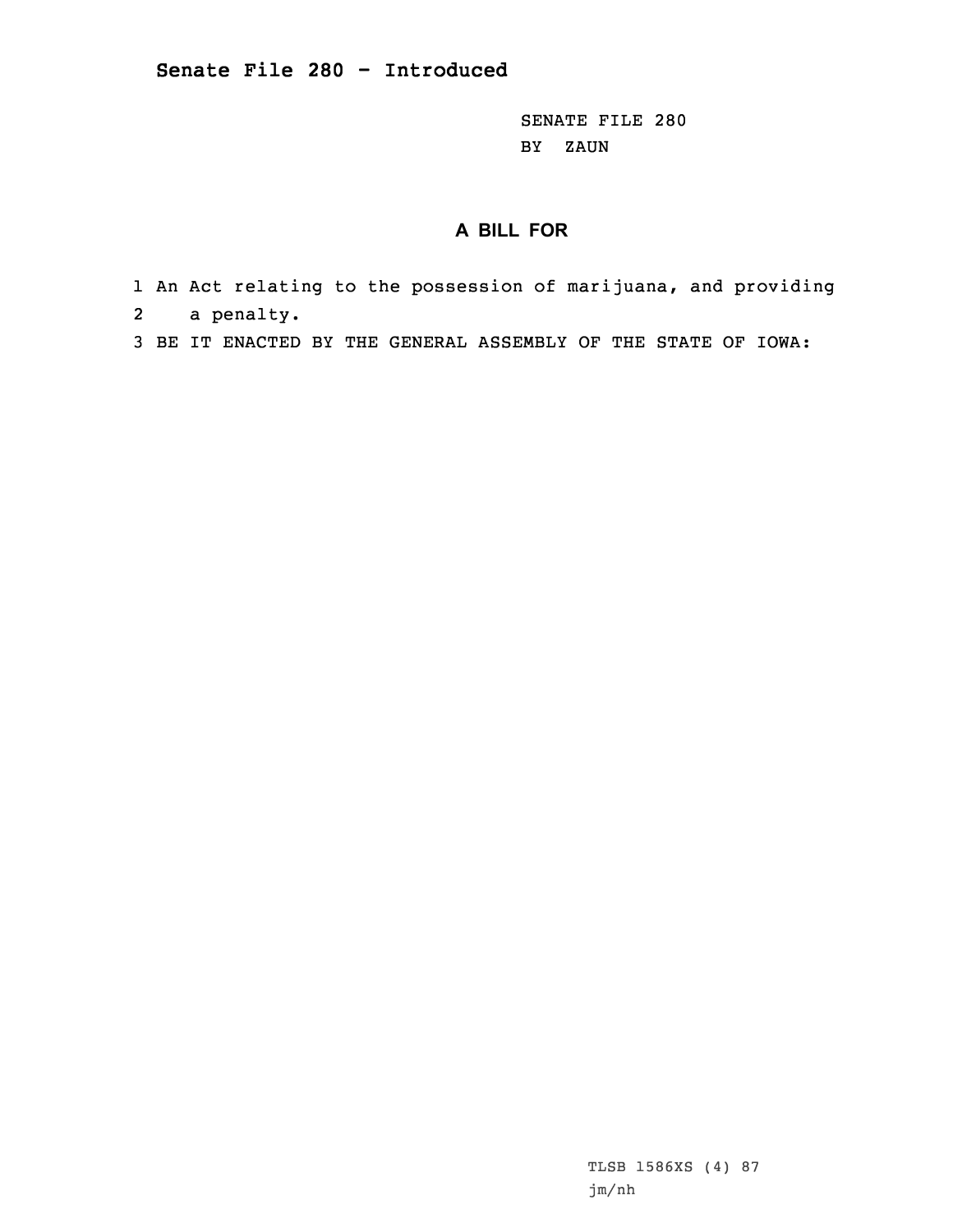1 Section 1. Section 124.401, subsection 5, Code 2017, is 2 amended to read as follows:

 5. It is unlawful for any person knowingly or intentionally to possess <sup>a</sup> controlled substance unless such substance was obtained directly from, or pursuant to, <sup>a</sup> valid prescription or order of <sup>a</sup> practitioner while acting in the course of the practitioner's professional practice, or except as otherwise 8 authorized by this [chapter](https://www.legis.iowa.gov/docs/code/2017/124.pdf). Any Except as otherwise provided in this subsection, any person who violates this [subsection](https://www.legis.iowa.gov/docs/code/2017/124.401.pdf) is guilty of <sup>a</sup> serious misdemeanor for <sup>a</sup> first offense. <sup>A</sup> person who commits <sup>a</sup> violation of this [subsection](https://www.legis.iowa.gov/docs/code/2017/124.401.pdf) and who has previously been convicted of violating this [chapter](https://www.legis.iowa.gov/docs/code/2017/124.pdf) or chapter 13 124A, [124B](https://www.legis.iowa.gov/docs/code/2017/124B.pdf), or [453B](https://www.legis.iowa.gov/docs/code/2017/453B.pdf) is guilty of an aggravated misdemeanor. <sup>A</sup> person who commits <sup>a</sup> violation of this [subsection](https://www.legis.iowa.gov/docs/code/2017/124.401.pdf) and has previously been convicted two or more times of violating this chapter or [chapter](https://www.legis.iowa.gov/docs/code/2017/124A.pdf) 124A, [124B](https://www.legis.iowa.gov/docs/code/2017/124B.pdf), or [453B](https://www.legis.iowa.gov/docs/code/2017/453B.pdf) is guilty of <sup>a</sup> class "D" 17 felony.

*a.* (1) <del>If</del> Except as provided in subparagraph (4), if the controlled substance is marijuana, the punishment shall be by imprisonment in the county jail for not more than six months or by <sup>a</sup> fine of not more than one thousand dollars, or by both such fine and imprisonment for <sup>a</sup> first offense.

 (2) If the controlled substance is marijuana and the person has been previously convicted of <sup>a</sup> violation of this [subsection](https://www.legis.iowa.gov/docs/code/2017/124.401.pdf) in which the controlled substance was marijuana, the punishment shall be as provided in section 903.1, [subsection](https://www.legis.iowa.gov/docs/code/2017/903.1.pdf) 1, paragraph 27 *"b"*.

 (3) If the controlled substance is marijuana and the person has been previously convicted two or more times of <sup>a</sup> violation of this [subsection](https://www.legis.iowa.gov/docs/code/2017/124.401.pdf) in which the controlled substance was marijuana, the person is guilty of an aggravated misdemeanor. (4) If the controlled substance is five grams or less of marijuana and subparagraphs (2) and (3) do not apply, the

34 person is guilty of <sup>a</sup> simple misdemeanor.

35 (5) <sup>A</sup> person may knowingly or intentionally recommend,

-1-

LSB 1586XS (4) 87 jm/nh 1/3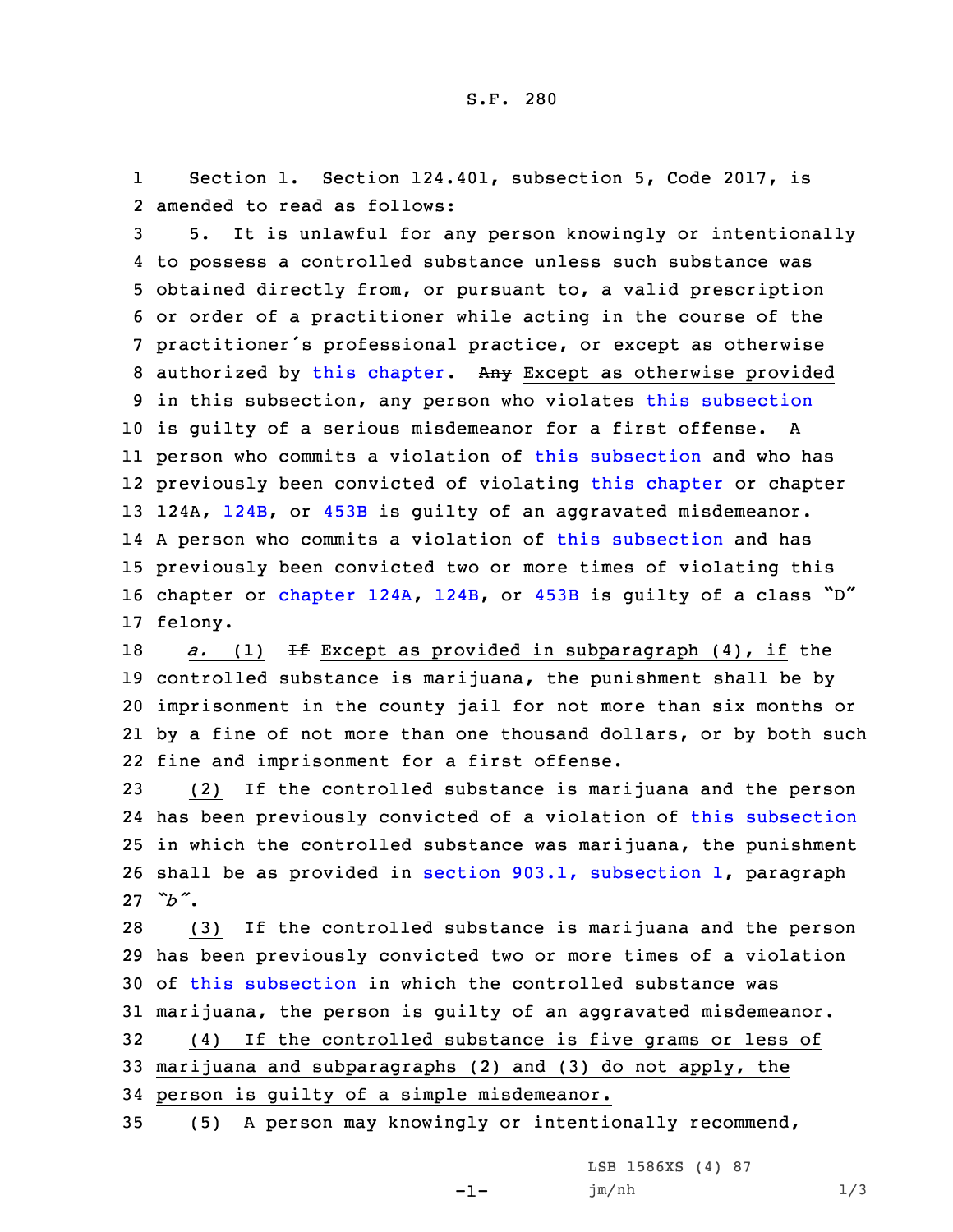S.F. 280

 possess, use, dispense, deliver, transport, or administer cannabidiol if the recommendation, possession, use, dispensing, delivery, transporting, or administering is in accordance 4 with the provisions of [chapter](https://www.legis.iowa.gov/docs/code/2017/124D.pdf) 124D. For purposes of this paragraph, *"cannabidiol"* means the same as defined in section 6 124D.2.

 *b.* All or any part of <sup>a</sup> sentence imposed pursuant to this subsection may be suspended and the person placed upon probation upon such terms and conditions as the court may impose including the active participation by such person in <sup>a</sup> drug treatment, rehabilitation or education program approved by the court.

 *c.* If <sup>a</sup> person commits <sup>a</sup> violation of this [subsection](https://www.legis.iowa.gov/docs/code/2017/124.401.pdf), the court shall order the person to serve <sup>a</sup> term of imprisonment of not less than forty-eight hours. Any sentence imposed may be suspended, and the court shall place the person on probation upon such terms and conditions as the court may impose. If the person is not sentenced to confinement under the custody 19 of the director of the department of corrections, the terms and conditions of probation shall require submission to random drug testing. If the person fails <sup>a</sup> drug test, the court may transfer the person's placement to any appropriate placement permissible under the court order.

24 *d.* If the controlled substance is amphetamine, its salts, isomers, or salts of its isomers, or methamphetamine, its salts, isomers, or salts of its isomers, the court shall order the person to serve <sup>a</sup> term of imprisonment of not less than forty-eight hours. Any sentence imposed may be suspended, and the court shall place the person on probation upon such terms and conditions as the court may impose. The court may place the person on intensive probation. However, the terms and conditions of probation shall require submission to random drug testing. If the person fails <sup>a</sup> drug test, the court may transfer the person's placement to any appropriate placement permissible under the court order.

-2-

LSB 1586XS (4) 87 jm/nh 2/3